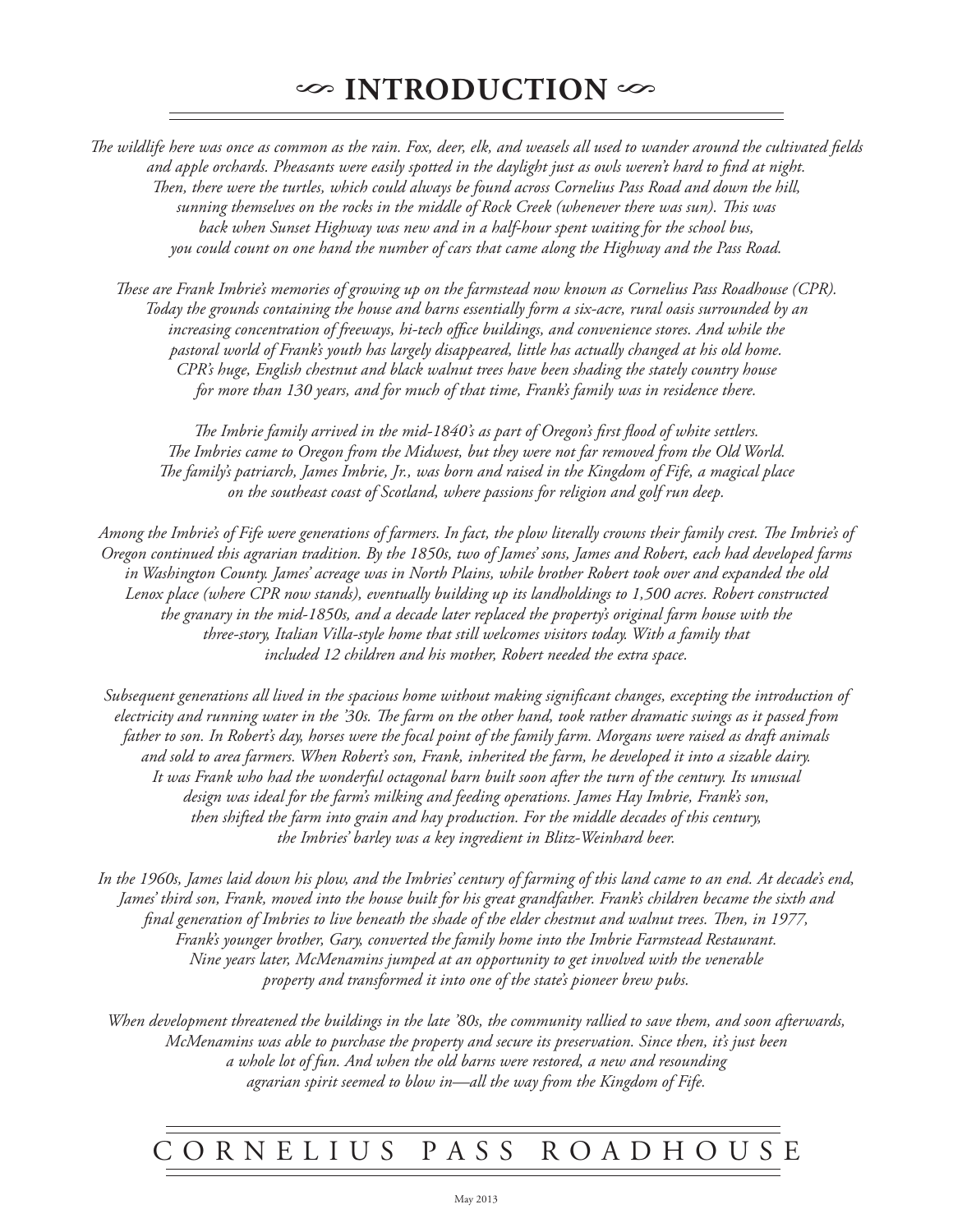|                             | <b>Cornelius Pass Roadhouse Maximum Number of Guests</b> |                        |
|-----------------------------|----------------------------------------------------------|------------------------|
|                             | Seated                                                   | <b>Reception Style</b> |
| <b>Octagonal Barn</b>       | 112                                                      | 150                    |
| <b>Barnyard</b>             | <b>200</b>                                               | 300                    |
| Roadhouse                   | 100                                                      | 130                    |
| Orchard                     | 300                                                      | 400                    |
| <b>Wedding Grove</b>        | 250                                                      | N/A                    |
| <b>Imbrie Meadow-Winter</b> | 150                                                      | <b>200</b>             |
| Imbrie Meadow-Summer 300    |                                                          | 400                    |

## **Booking Information**

*Meeting and celebration spaces are reserved through our Sales staff.* 

*Food and beverages are catered by our onsite restaurant.*

*Minimum food and beverage purchases apply to each room, varying based on the size of the room, time of day, and day of the week.*

> *Each function requires an advance deposit(s) with the balance due upon conclusion of the event.*

*Direct billing is also available for corporate events with advance arrangements.* 

*The catering department offers special menus for all events, from conferences to wedding receptions.*

*For more information, contact our Group Sales coordinators at (503) 693-8452.*

## cornelius pass roadhouse